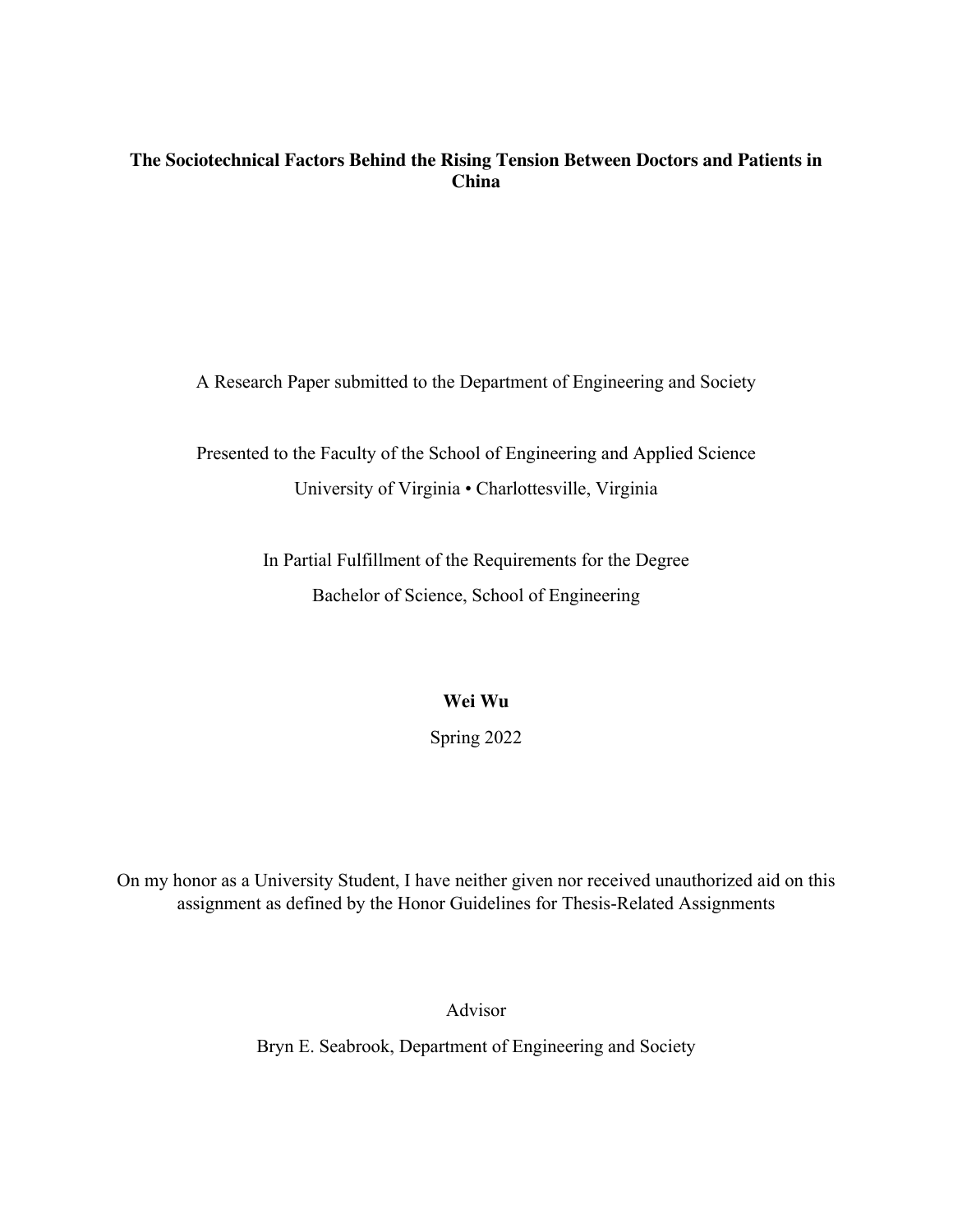# **Introduction**

For people who are medical worders, it is very likely to be insecure and uncomfortable to read papers with a title such as "Burnout is physicians who are exposed to workplace violence," "Violence against doctors: A wake-up call," and "Manifestations of verbal and physical violence towards doctors." Documented experiences of workplace violence on physicians exist in both developing and developed countries. After decades of efforts in development, the quality of the medical treatment system in China has been advancing significantly. However, due to various reasons, the medical service in China in recent years has emerged a phenomenon known as the "Three Dissatisfactions," where the "Three" includes the people, the medical professionals, and the government (Wei, 2015). This phenomenon and the evident issue have been bothering the Chinese society for years.

 Improving the Doctor-Patient Relationship has become one of the main focuses in the development process of the medical system in China, as the problem has been growing and changing rapidly. Resulting from the existing number of problems in the doctor-patient relationship in China, the tension between medical professionals and patients is rising (Cong, 2021). The tension not only affects the development of the medical system in China, but also has a strong negative impact on the harmonious development of society. Thus, issues on the doctorpatient relationship must be taken seriously by the Chinese government, and proactively seeking solutions is very necessary. The main research topic of this paper is on the sociotechnical factors contributing to such an outcome of the Doctor-Patient Relationship in China. More specifically, what are the sociotechnical factors behind the rising tension between doctors and patients in China, and what are the potential ways to improve the relationship? The STS frameworks that will be used to perform this analysis is the Social Construction of Technology (SCOT).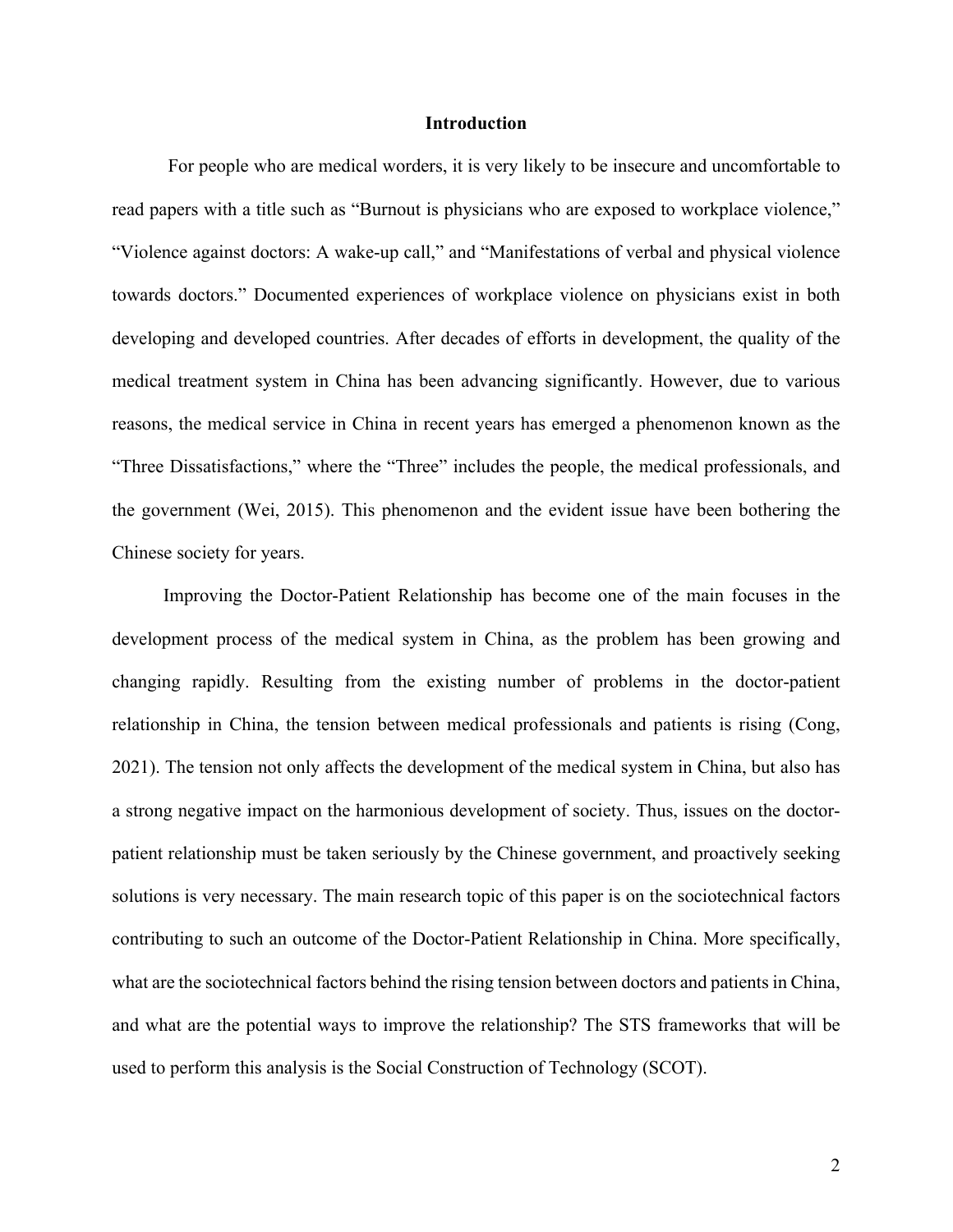#### **Supportive Background Information**

Reports conducted by researchers in this field are showing that in China, physicians are being harmed severely and even killed because of tensions in the doctor-patient relationship. In 2019, an incident of a doctor being killed grasped significant national attention, which has once become the topic of conversation for almost everyone in the country. After the incident, the top legislative body of China has implemented its first comprehensive and fundamental law towards the goal of protecting medical professionals (Chen, 2020). The act has taken effect on June 1, 2020. However, the creation of the law itself was not enough to solve the entire issue. It is very necessary to examine the current state of such unideal relationship between doctors and patients from the bottom and address the factors in detail that have caused this outcome of violence in the medicalrelated workplace and the pressing tension on the relationship between doctors and patients. For example, the inefficiency of hospital system, overpopulation, healthcare cost, regulation policies and more. It would be ideal then for a multi-faceted action to launch following the analysis to urgently alleviate the violence towards doctors in China and improve the relationship between doctors and patients.

#### **STS Framework**

In order to analyze the economic, political, and technological factors that have been driving the formation of the current state of the doctor-patient relationship in China, the Social Construction of Technology is being used, in which the relationship would also act as an agent of social change. The SCOT framework can take into account the sociotechnical processes which drive technological change through considering stakeholders of the system as well as influences as entities of interactions (Pinch and Bijker, 1984). Explorations are performed and will ultimately support the topic of this paper. Social constructions are very crucial since they are opinions and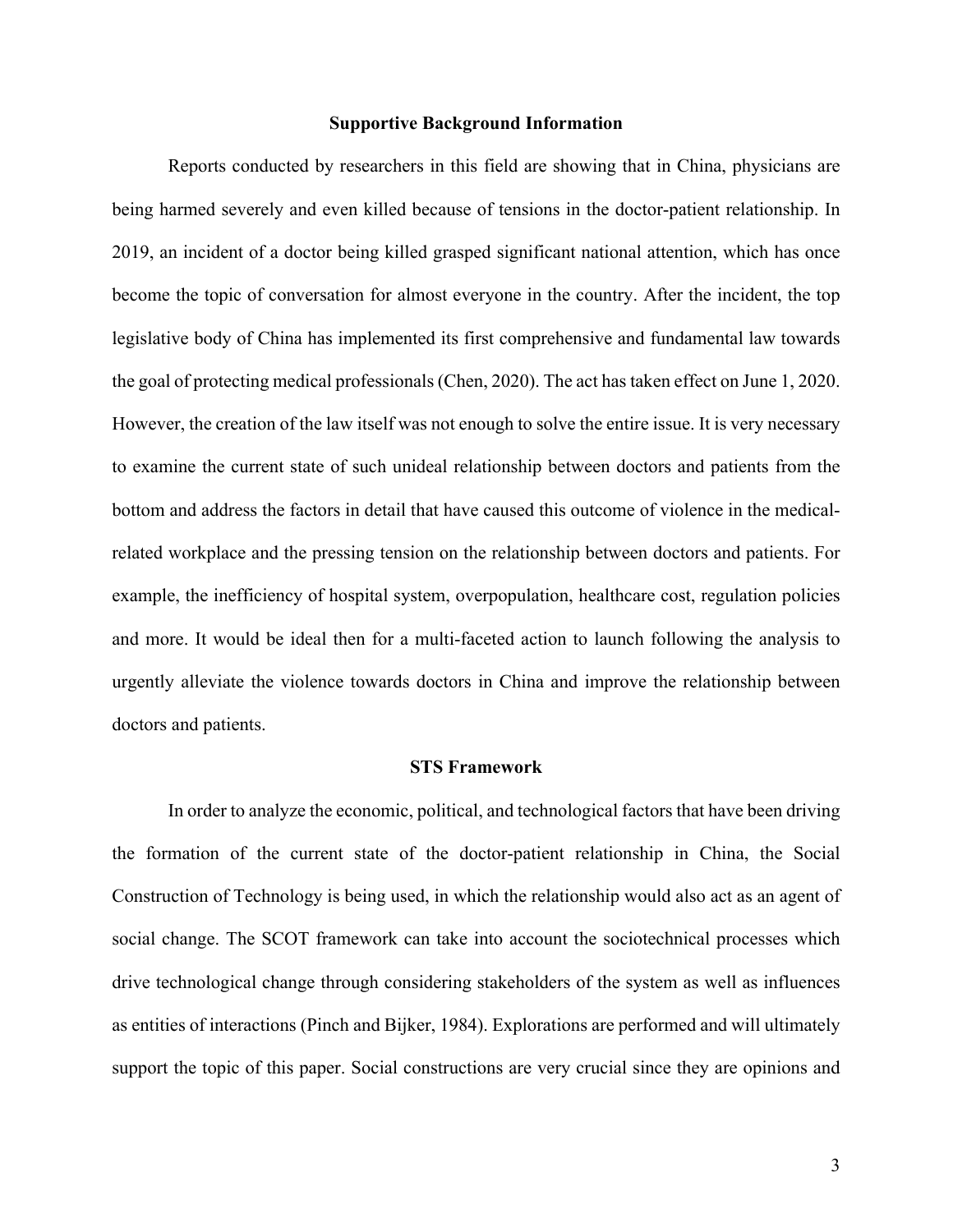beliefs held as a whole, collectively by the entire culture and society. The major idea for shaping technology is the interactive sociotechnical process and people's action. The healthcare system is the technology being formed in this case, and SCOT can provide a valuable perspective of view to identify the impact brought by sociotechnical factors within the Chinese society to the healthcare system, especially the current relationship between patients and doctors.

SCOT framework is made of four elements, and they are interpretive flexibility, closure and stabilization, relevant social groups, and wider context. "Technology design is an open process that can produce different outcomes depending on the social circumstances of development" (Klein & Kleinman, 2002), were used to summarize interpretive flexibility by STS scholars Klein and Kleinman. The resolution of conflicting interpretations in-between social group in order to have each relevant social groups agree upon is closure and stabilization. Everyone in a certain social group having the same belief of meanings to a type of technology or artifact is what relevant social groups relying on. Lastly, wider context is related to the development of technology in a large sociocultural environment (Pinch & Bijker, 1984). After the analysis presented by each four of the elements, different social groups' perspective on the Chinese doctors and patient relationship problem can be observed and put into a larger context.

It is crucial to recognize that there will not be a defined generalization about the current state of the doctor-patient relationship, nor a solution to change it immediately. A variety of complicated factors would affect the outcome of the doctor-patient relationship in China, including the ones that itself cannot control, such as historical and cultural factors, international affect from outside of the country, religions, etc. Even though the breakdown of the related factors behind the doctor-patient relationship in China such as governments regulations, economics, etc. would be able to add to the success of this research, a static and universal definition of being valid and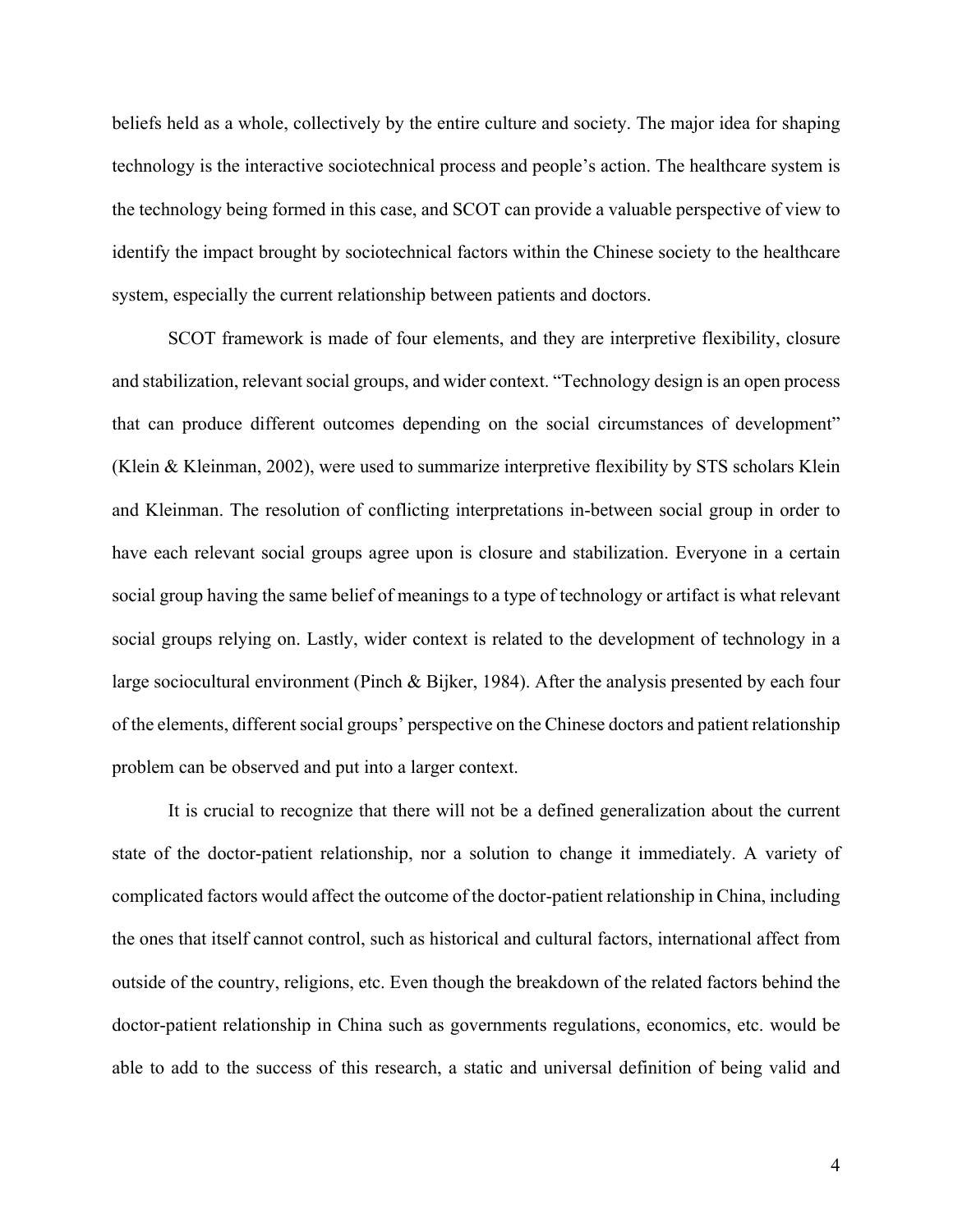successful is impossible to define. With those given constraints and considerations, the initial SCOT framework is refined into the creation of a useful framework for the analysis of the influence of the sociotechnical factors behind the doctors and patients' relationship in China.

# **Methods**

The research question is answered through comprehensive literature review of factors behind the current state of the doctor-patient relationship. Even though the factors contributing to the current state of the doctor-patient relationship in China can be on a very wide scale due to the complexity of the issue, such as the number of differing degrees of definitions of doctor-patient relationships itself, the following analysis is validated by case studies in the development of the medical system over the past decade. These case studies are used to highlight different considerations of factors including regulation policy of the government, cost of healthcare, overpopulation, patient visit time length, that are crucial to the matter and for future recommendations on changing, or in some cases creating regulations. Finally, the results from the case studies are organized and composed into a list of factors behind the formation of the current state of the doctor-patient relationship in China.

### **Results and Discussion**

A healthy doctor-patient relationship can play the core role in achieving effective health care, "After all, it is within the interactions that constitute this relationship that information is shared, that choices get determined, that reassurances are provided, that decisions are made and, ultimately, that care is given." (Dunn, 2019). Researchers have found the correlation of healthier and higher satisfaction in the doctor-patient relationship is positive with the outcomes of the patient. On the other side, poor relationships are associated with negative outcomes, as per patients' reports documented on unsatisfied feelings such as being disrespected (Chipidza, 2015). Researchers also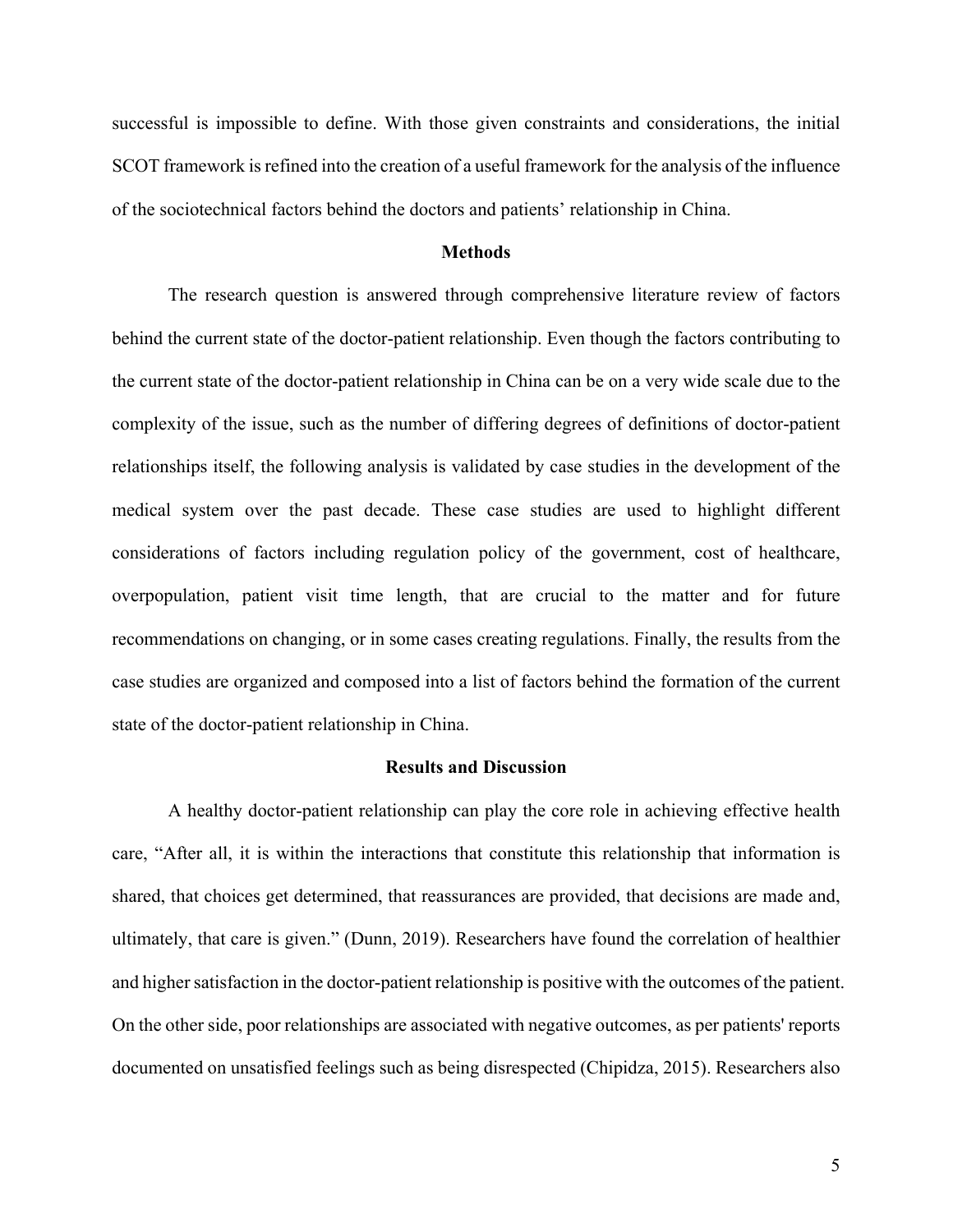found that patients who experience such poor relationships change their doctors more often. As the relationship between doctors and patients plays such a crucial role in the medical care system, physicians and other workers would be willing to obtain healthy relationships with patients.

The current relationship between patients and doctors appears more as a selling and buying relationship. The patient's family and patient are seeking to obtain better treatment with monetary purchase. Nevertheless, doctors tend to provide service to everyone on a similar and equal level of quality. Thus, when the services performed by the doctors do not meet the expectations or needs of the patient, the tension in the relationship between them emerges (Bouteiller, 2020). The Chinese government is obligated to take actions to eliminate the conflict, as health care treatment's first intention should not be making money. The media also should put effort into reporting practices in the medical field more positively. When someone is admitted into the hospital, a lot of money can be spent by his/her family, and when the patient dies although all efforts were put in by the hospital, the media implies that the interest of the health care providers was solely to make money. It is inevitable to admit that it cannot be changed immediately, and the tension between doctors and patients cannot be fixed overnight. Yet, efforts should be invested towards the change of image in the future immediately. Also, the Chinese government's spending on health care is a lot lower when compared to the U.S and other European countries, where the lack of investment appears obvious at all levels, and the amount of qualified doctors in China is inadequate (Chen, 2020).

Between 2002 and 2012, the Chinese Hospital Management Association found out that there was a 23% increase per year in violence against medical workers. In addition, hospitals in China had a statistic of 27 physical attacks per year on average (Rauhala, 2021). Incidents of attacks on medical workers are not only limited to China, and these occurrences usually act as a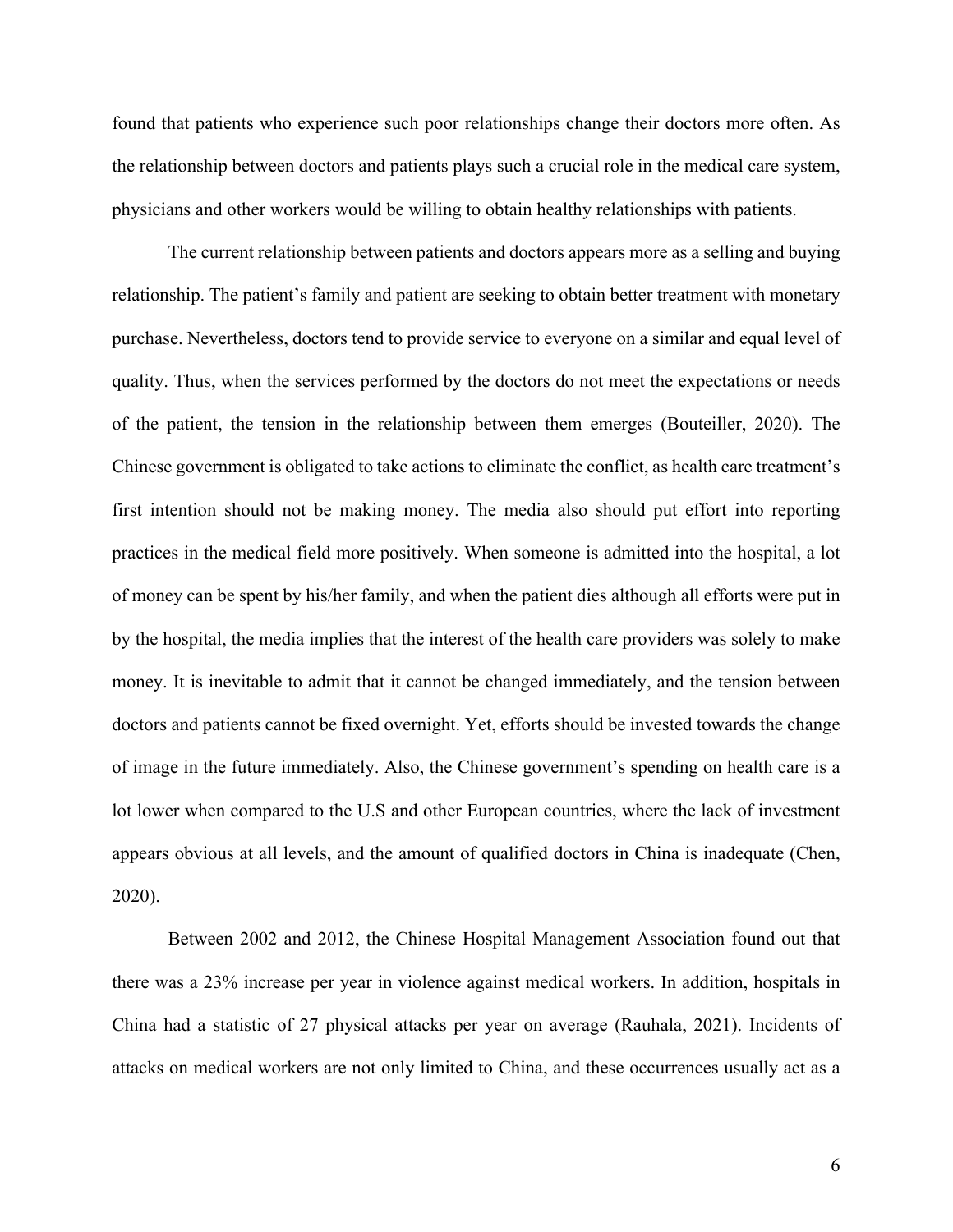symbol of the frustration on the medical care system from the society. However, not all countries have such a high frequency of assaults on medical workers as China, why is that?

The lack of one unified legal system of medical negligence has been pointed out as an important reason for such a high violence rate towards doctors in China by many experts. In comparison to China, the U.S. has a matured and well-established law system targeting illegal medical practices, and it is commonly used. In the U.S., a patient has to validate 4 things in order to show that the doctor has acted falsely or irresponsibly in rendering care, and such activities lead to injury (Bal, 2009). The four validations needed include a professional duty owed towards the patient, misconduct of the duty, harm or injury resulting from the misconduct, and lastly, resulting in damages. Damages and harm caused are usually compensatory due to factors such as suffering and pain (Bal, 2009). Even though the system of medical malpractice in the U.S. is not perfect, it is inevitable to admit that its medical negligence system provides a decent amount of release for those expressing grievances or dissatisfactions. It is less likely for patients who were injured to not feel protected by the law and would need to figure it out by their own hands instead.

In contrast, the legal system of medical negligence is a whole different story in China, where the laws are much less well-established and uniform. In 1987, the *Regulations on handling Medical Accidents* was announced by the State Council (Liebman, 2013). However, both agencies of the health administration and the government have enforced and written the medical negligence laws separately, which very often leads to contradictions. The system is seemingly in favor of the hand of medical care providers, it limits the medical negligence liability scope to medical accidents that are narrowly clarified, which leads to many events that are not actionable (Liebman, 2013). In addition, the regulations under such legal system also limited many damages as recoverable. The Supreme People's Court, the highest-level court in China, created a crucial reform in 2002, to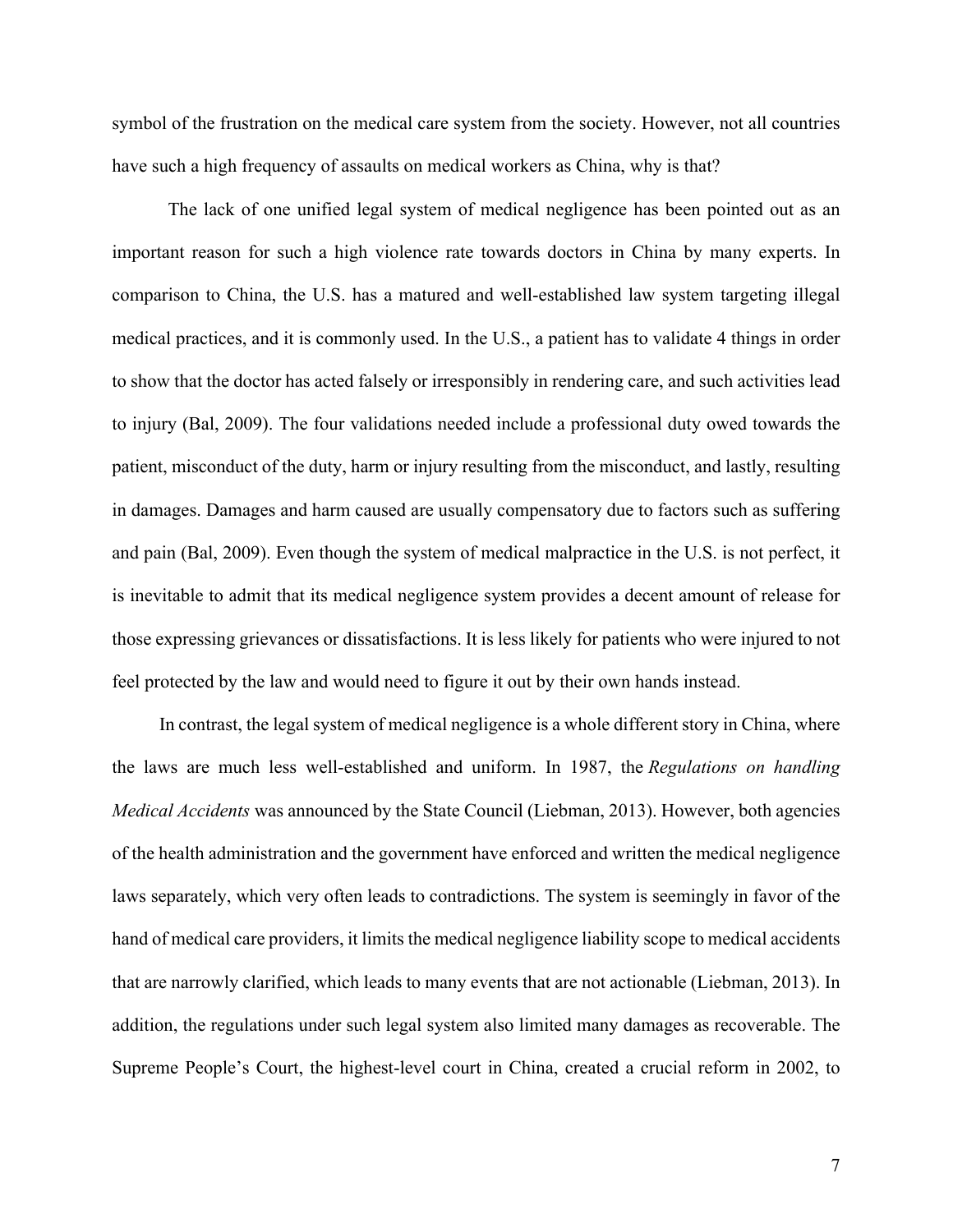establish a different judicial medical regime of liability. However, the two regimes were bridged in 2010, when the Tort Liability Law passed. Recently, the Supreme People's Court created a few plaintiffs favored judicial rules in order to decrease the costs of plaintiffs in the process of proving negligence, through transferring the proof's burden to defendants, and expanding the liability scope, which is to cover negligence of nonmedical accident and increase recoverable of damages (Liebman, 2013). It was reported by the Supreme People's Court in 2010 that there was a 7.6 percent increase in medical malpractice claims in 2009, approximately 17,000 cases were heard in total. Overall, the Tort Liability Law was a major reform of the legal system in medical malpractice in China, even though the evolution and strengthening in legal institutions have been going on for a couple of decades (Liebman, 2013).

The legal system's development is another major factor behind the doctor-patient's tension. In 2015, an article written by a group of medical researchers pointed out that strengthening the patient rights' awareness, medical services' low quality, and legal consciousness are the most essential factors behind the severe societal situation on the raising violent cases against medical workers. The article also presented that while a patient gains more knowledge on their rights, he or she and the family of the patient would be less likely to remain silent on the medical malpractice or negligence's responsibility on medical workers (Yu et al., 2014).

Social factors may take more weight in contributing to the anger towards doctors from patients when compared to the legal system. The trust within the doctor and patient relationship are very weak in China, and a major reason behind this is the increasing costs of healthcare. The government decreased hospitals' compensations and permitted them to gain income on medicine and services at the same time in the 1980s (Meng et al., 2019). As the cash flow coming in decreased, hospitals answered by charging more on treatments, medicines, and tests that are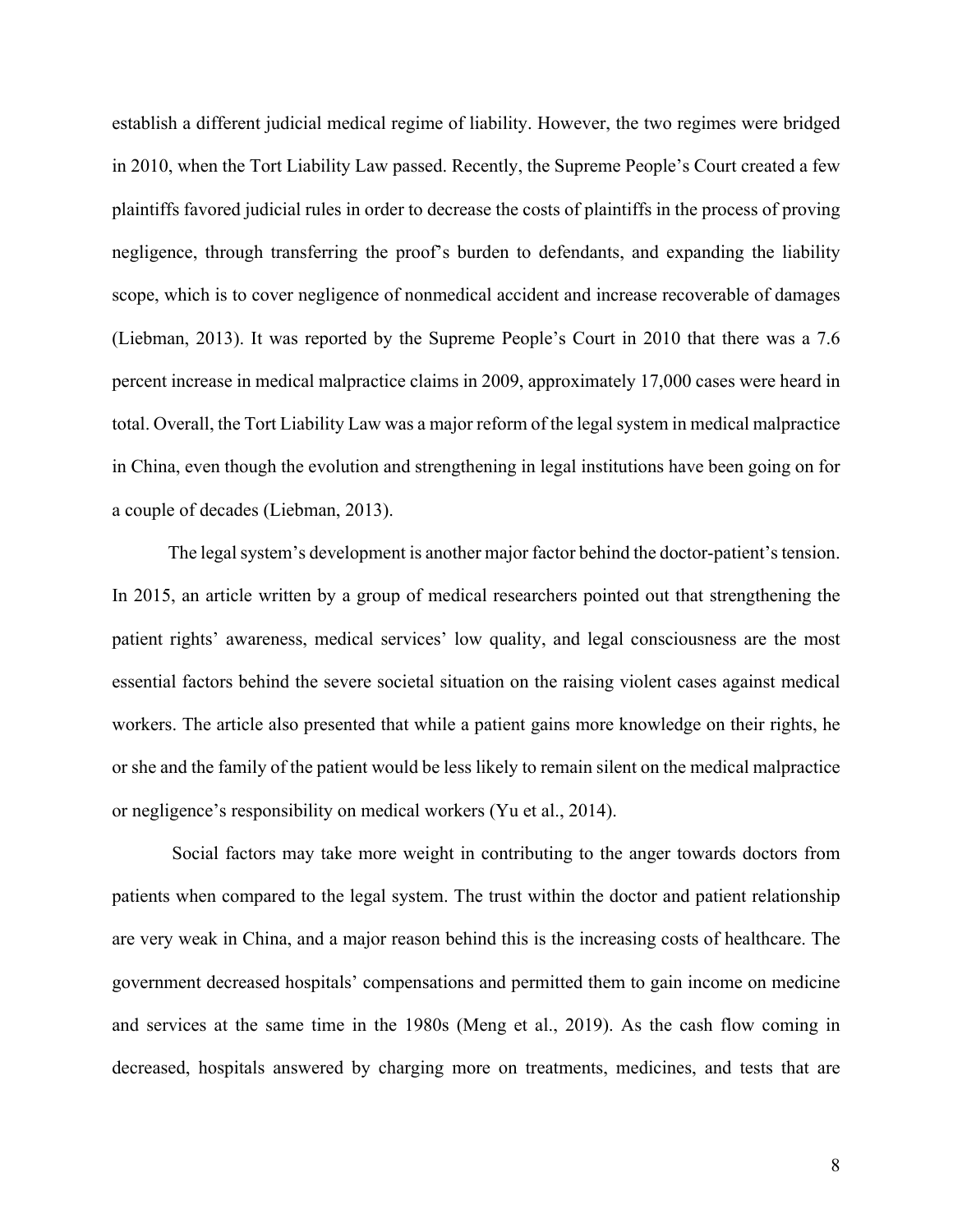overprescribing. The percentage of the population that have medical insurance also dropped 50%, from 70% to 20%, over this same period from 1981 to 1993 (Meng et al., 2019). Moreover, outof-pocket payments in 2008 were 18 times higher compared to 1990, and in 2006, difficulties on affordability were reported by 43 percent of rural and 35 percent of urban households (Ferranti et al., 2016).

In order to take on these issues, the Chinese government started to give health insurance to more people recently, and among the 1.3 billion population, it allows more than 95 percent to have fundamental health insurance (Hsiao et al., 2015). Yet, the coverage of the insurance is extremely limited, which still leaves approximately 50 percent of the cost of health treatments on patients. Many of the diseases are not affordable such as cancer (Yahoo, 2016).

Very high expectations on the quality of healthcare come naturally with the sky rocking price of going to the hospital. However, such expectations are rarely satisfied. The communication period between doctors and patients is usually extraordinarily short, and this makes the bondbuilding process between doctors and patients even harder. During my last semester in Beijing, I observed this phenomenon myself when I went to visit the hospital for my eyes and another small injury incident. I went to the TongRen Hospital and Beijing Hospital, respectively, and they have a reputation as the best hospitals in China. However, even hospitals with such a high ranking in the Chinese medical system made me feel like it was a shopping trip on Black Friday instead of a hospital. For instance, the elevators were crowded, and registration and the medicine pickup window's waiting line required at least 1-2 hours of wait. It was like the subway stations during rush hours in New York City the whole day, and people arriving at the outside of the hospital before it opens in the early morning in order to get screened before the hospital closes, is a common phenomenon.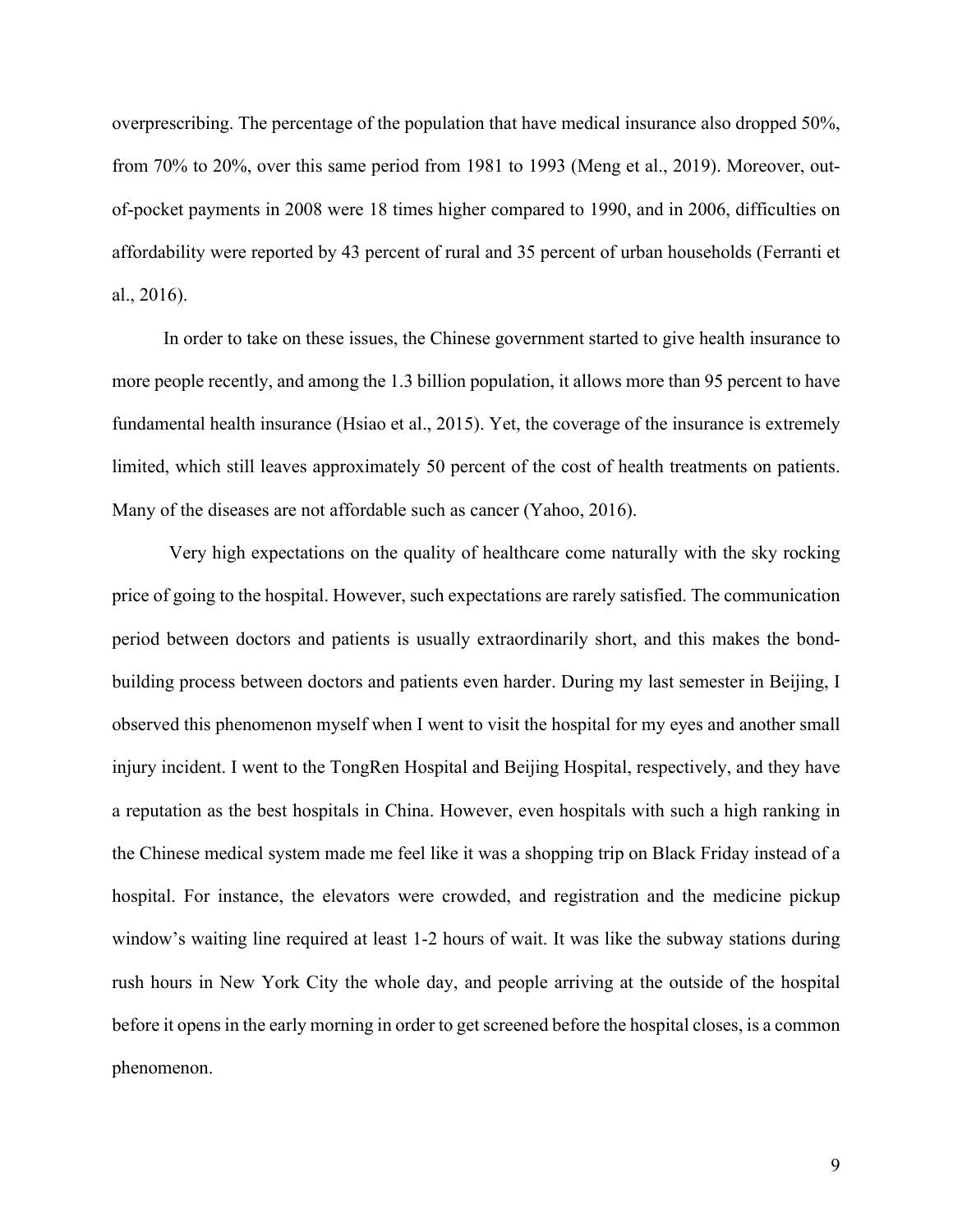The over-packed phenomenon in hospitals is mainly due to the high population density in China. These two hospitals were deeply affected by the overpopulation status quo since they were 2 of the major hospitals in Beijing City. People often come to Beijing from rural areas for better treatment of illness, regardless of the difficulty through travel process including expenses. On the other side, however, doctors are often in a hurry through the interaction with every person seeking treatment in order to get the most amount of people screened. As a result, patients must wait a couple of hours to see a physician to whom they may only talk to for five minutes.

YanRan Wu, a doctor in WenZhou City, offers more insight on these interactions. I visited her hospital on Dec. 9<sup>th</sup>, 2021. I arrived at 9:00am and learned that she has already consulted 37 patients since her shift started at 7am. When I was in her office for my 'visit,' she had three patients directly coming in for brief follow-up advice. While I was very impressed with how much of a workload it was, she told me that in China, doctors have to be extremely good with handling pressure. With that being said, efficiency is among the highest priorities, which leads to doctors having almost no time for building a closer and a more personal relationship with the patients. The whole process is succinct transaction. The doctor takes a look at test results for about 10 seconds, asks the patient to describe their symptoms, makes the diagnosis, and gives a prescription on the course of treatment. The next patient would often knock on the door or just come in to interrupt the conversation before this basic process is over, thus there is no physical time for any extra interaction between the doctor and the patient.

Dr. Wu's experience approximates a typical day of work for Chinese doctors. Even the "COVID Hero" of China, Dr. Zhong NanShan, said that patients' reality in China is to see a doctor for around three minutes, but typically wait for three hours during the National People's Congress back in 2014. Also, a reporter named Chris Beam from The New Yorker has interviewed a famous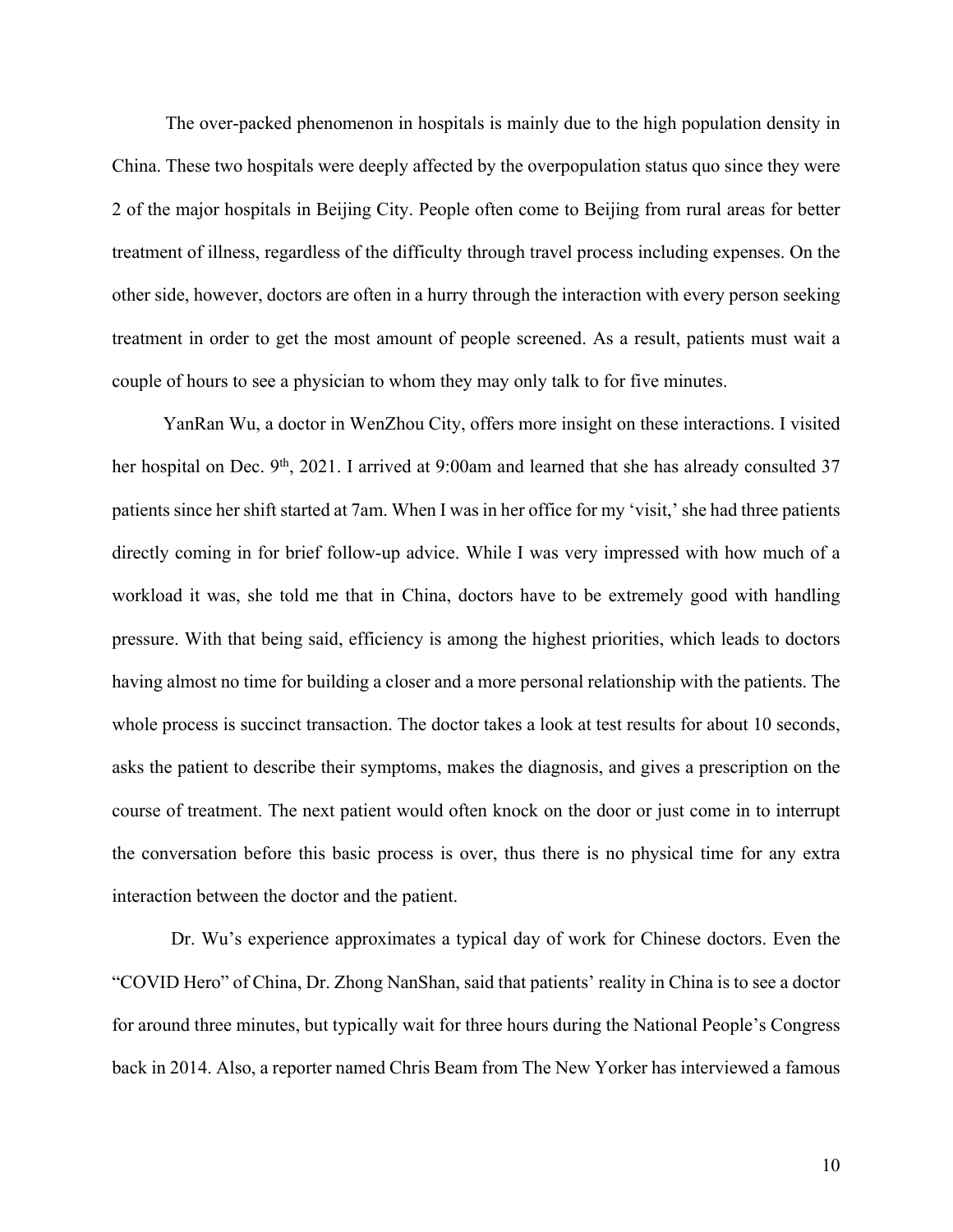Chinese radiologist regarding the workload per day. The result turns out to be that the peak number of patients who got seen by him for one day is 314, which averages out of a two minutes per person over ten hours working period. Moreover, another fact is that even though the average time of a visit is seven minutes, doctors only spend one and a half minutes talking to the patient on average, according to a research done in ShanXi Province. On the contrary, this talking time amount is at least double in other geographic regions like the U.S and Europe.

Frustration among patients is more than obvious in China. Even though the inefficiency of the medical system cannot waive the patients' violence being negative, it is inevitable to feel sorry to the harmed ones in the system. Sometimes when the news about violence towards a doctor takes place, the media and the public opinions are destroying the patient. However, as more details on the case get into the public's eyes, the media and the public voice are being alleviated toward the patient. The patient sometimes turns out to not be a psychopath with no criminal record, and he/she is just a normal person that the society, more specifically the medical system, has failed and is being pushed to collapse. Chris Beam, the same New Yorker Reporter as previously mentioned, has in fact investigated in a case as such (Beam et al., 2014).

 Mengnan Li, who was 17-year-old when the case took place, stabbed a doctor to death whose name is Wang Hao, while having three other people injured by slashing. Chris Beam, the New Yorker Reporter, wrote that Mengnan has been working in Beijing since 15-year-old after going through a tough childhood and has been having leg pain. He went to visit the hospital for help but was not able to afford the pre-diagnosis tests. Then he went back to his hometown, inner Mongolia, to seek cheaper treatment. However, bad luck continued to hit him as inner Mongolia does not have the resources including doctors and facilities for such diagnosis just like most other places outside of major cities in China. After a period of time, Mengnan went to Harbin, the closest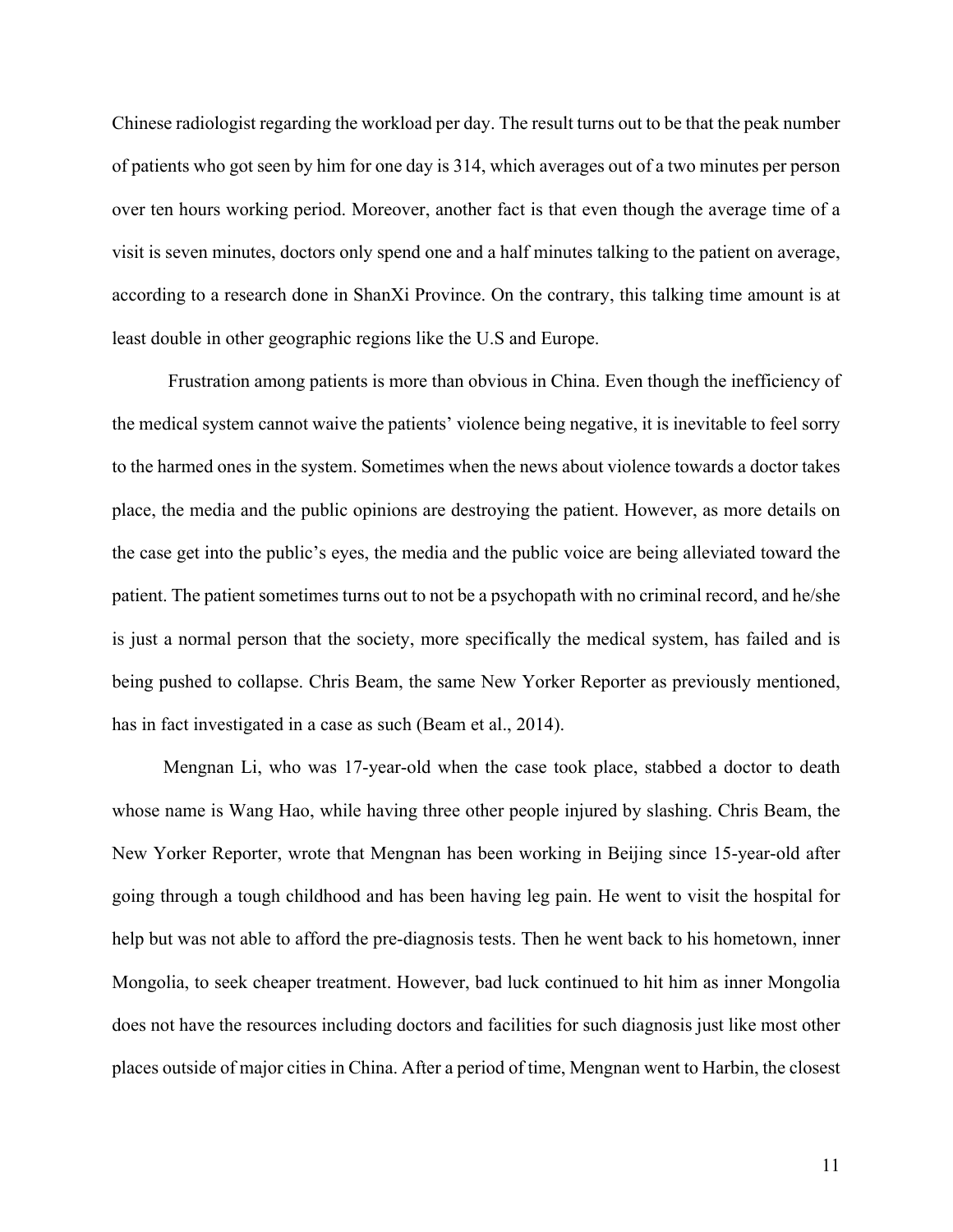large city after a 10-hour train trip for a visit to the better hospital with his grandpa (Beam et al., 2014). The hospital was extremely packed and busy just like all other big hospitals, and the worse thing is, the doctor he saw diagnosed him incorrectly. Since he did not get better due to the wrong treatment, Mengnan's grandpa accompanied him back to the hospital after 6 months. This time Mengnan finally got the correct diagnosis, which is ankylosing spondylitis. Sadly, this could not be cured, but the doctors have advised him to reduce the symptoms with a treatment costing 39000 RMB (around more than 6000 dollars), named 'Remicade.' After the coverage of insurance, Mengnan still had to pay 8000 RMB (around 1200 dollars). Mengnan's family put all the effort to raise the money, including Mengnan's all savings and subsidies, grandpa's pension, and borrowing from people. Fortunately, in the beginning, the symptom got better. However, when it was about a month in, the doctors told Mengnan's family that the treatment had to stop due to him having tuberculosis, most likely resulting from the Remicade having weakened Mengnan's immune system. After that, Mengnan stayed in the hospital for 4 months back in his hometown for treating his tuberculosis. Then just like the beginning, Mengnan's grandpa accompanied him to travel back to Harbin hoping the Remicade treatment can be resumed (Beam et al., 2014).

 After arriving at the hospital, the doctors sent him to do an Xray, and they told him that he should've kept the medical record (notes from the last visit) with him. Thus, Mengnan went back again to get it, and when he returned, the doctors said that he was unable to get treatment since tuberculosis was not entirely cured. He was informed that 3 extra months is needed to get treated and so he went back home again untreated. What happened worse was the doctor made him wait outside of the office standing when talking to his grandpa (Beam et al., 2014). And it was at this moment that Mengnan felt not being respected and started to doubt that "are those doctors playing and tricking with me?" According to Mengnan's attorney, all Mengnan acknowledged was that he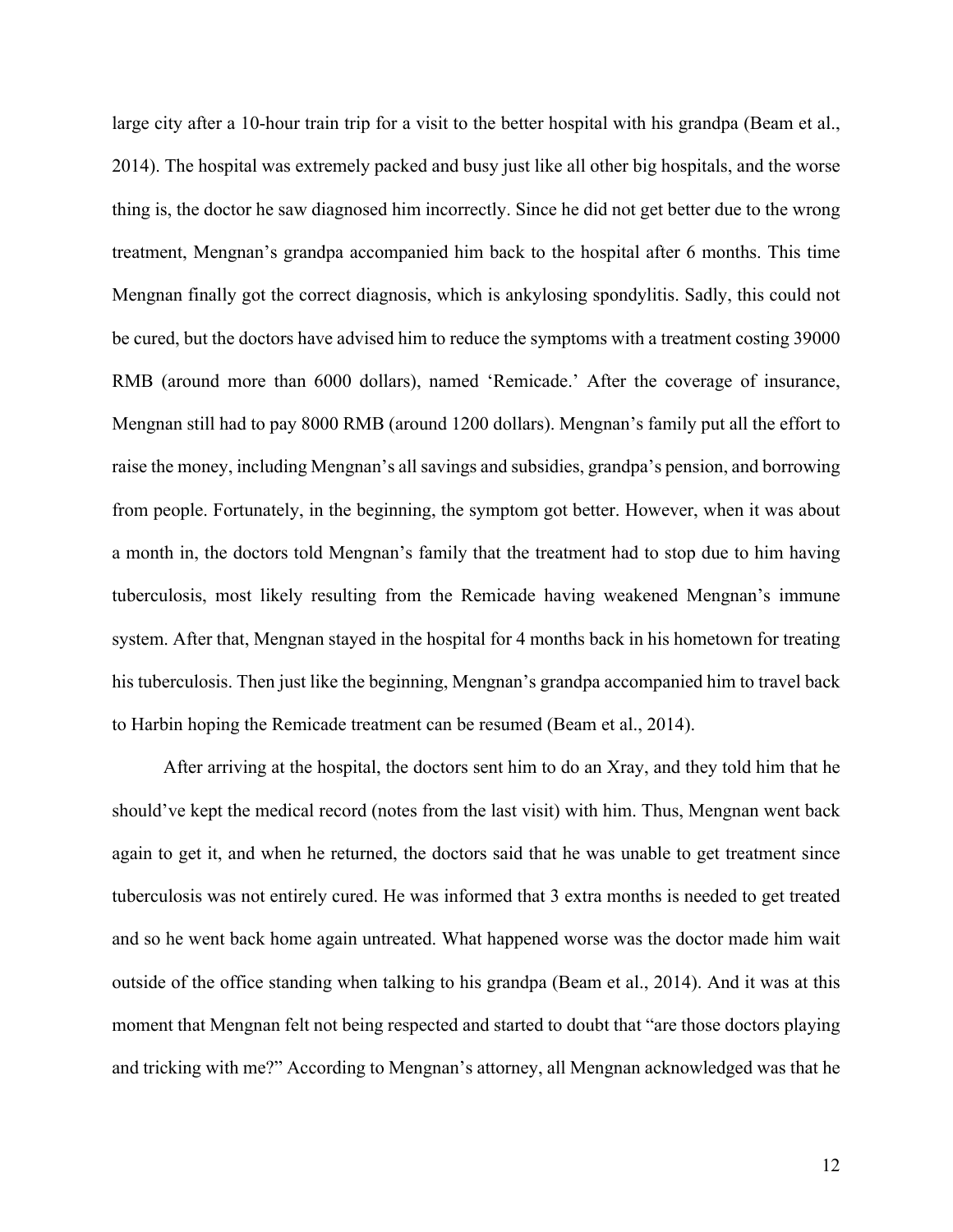visited so many times and had only been receiving "no" as the answer. After all these, Mengnan has spent a large amount of money, time on both traveling and years of waiting for nothing.

 Mengnan's emotion had finally broken down at this point with barely any trust left for the hospital system and those doctors anymore. He went to a local grocery store and returned to the hospital with a fruit knife, and the tragedy happened (Beam et al., 2014). During the trial, Mengnan's attorney discoursed that in fact, the hospital had already confirmed the existence of tuberculosis before applying the first set of the Remicade treatment, which indicated that doctors chose not to point it out due to the treatment being very profitable. The important point to make from the attorney was that the hospital took advantage of Mengnan as a person with illness seeking for help, placing money-making in front of his wellbeing, and thus the sentence deserved to be reduced. However, Mengnan still ended up in prison for the rest of his life (Beam et al., 2014).

 Two years after the incident, Chris visited the father of Dr. Wang, who was killed by Mengnan. When talking about who he blames the most on the loss of his son's life. Given the fact that he still hadn't moved on from grieving, it was surprising that Wang's father said that he instead thought it was the system's fault. He believed that Mengnan was instead just one of many cases in which the system has failed (Beam et al., 2014).

 The question then came to the repair of such failure of China, and there are no straight-up or clear identified ways to solve it while this problem is so complicated. However, one potential solution has been introduced by some scholars, which is to go back to community care, which had a big impact on many dynasties over Chinese history. During the 20th century, there was a profession known as the barefoot doctors. They were not professionally trained physicians; however, the barefoot doctors were capable of meeting fundamental health needs. The group mainly worked outside of the main city areas including those that were far below the standard level,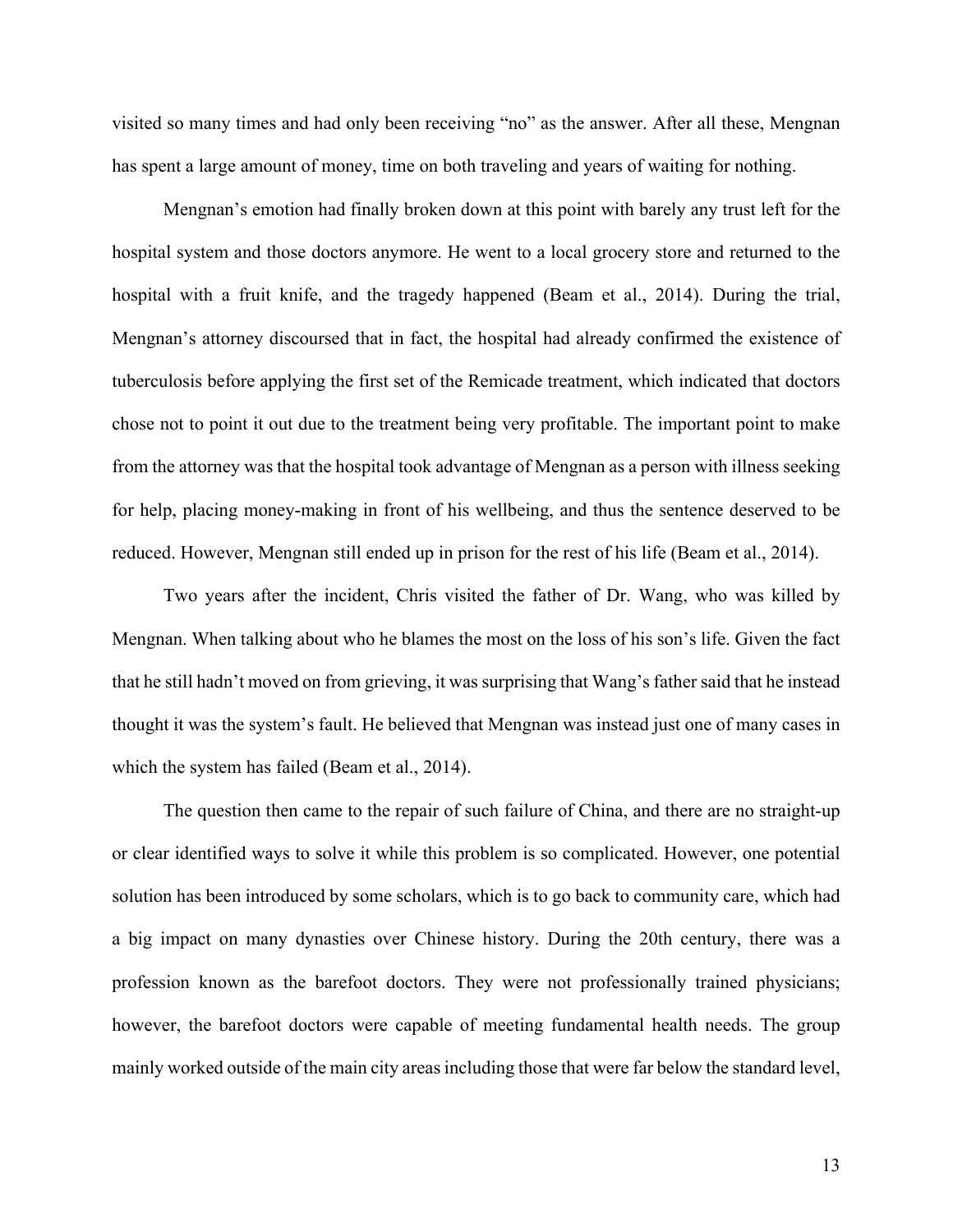this enabled the improvement of the population they served as well as forming bonds between doctors and patients (Harvard, 2018). Due to the barefoot doctors, the mortality rate of infants in China has dropped from 20% to 3.4% over the course of 30 years (1952-1982) (GBH, 2016). The better relationship that these barefoot doctors can have with the patients would lead to a higher level of trust, which can reduce the odds of the violent tragedies.

The research has involved in considerations of several sociotechnical perspectives that impact the relationships between doctors and patients in China, but it is essential to note that limitations exist. One example of the limitation is that the influence of media such as online posters, journal articles, newspapers on the doctor-patient relationship in China were not specifically evaluated. Questions such as if the creation of another social group is needed to be included in the SCOT analysis would occur. In addition, the development of technologies on devices used in hospitals wasn't studied thoroughly. These new technologies would appeal to be more efficient, but they also lessen the interactions between doctors and patients even further. One drawback of SCOT is the selected social groups are very influential to the analysis as well as the answer to the entire research question, when adding or taking out a group, the result would change drastically. To continue the research, it is necessary to address every limitation in the SCOT analysis, then include them in the result. The research can be helpful if applying to educate the public who are all stakeholders under the health system, as well as to present to the policy makers for an advanced observation. If the research is continued, its impact would be valuable on the field of STS as well as the Chinese society.

#### **Conclusion**

The research's impact is based upon the notion of society shapes technology, which is the hospital and healthcare system. After taking a close look at the doctors-patients relationship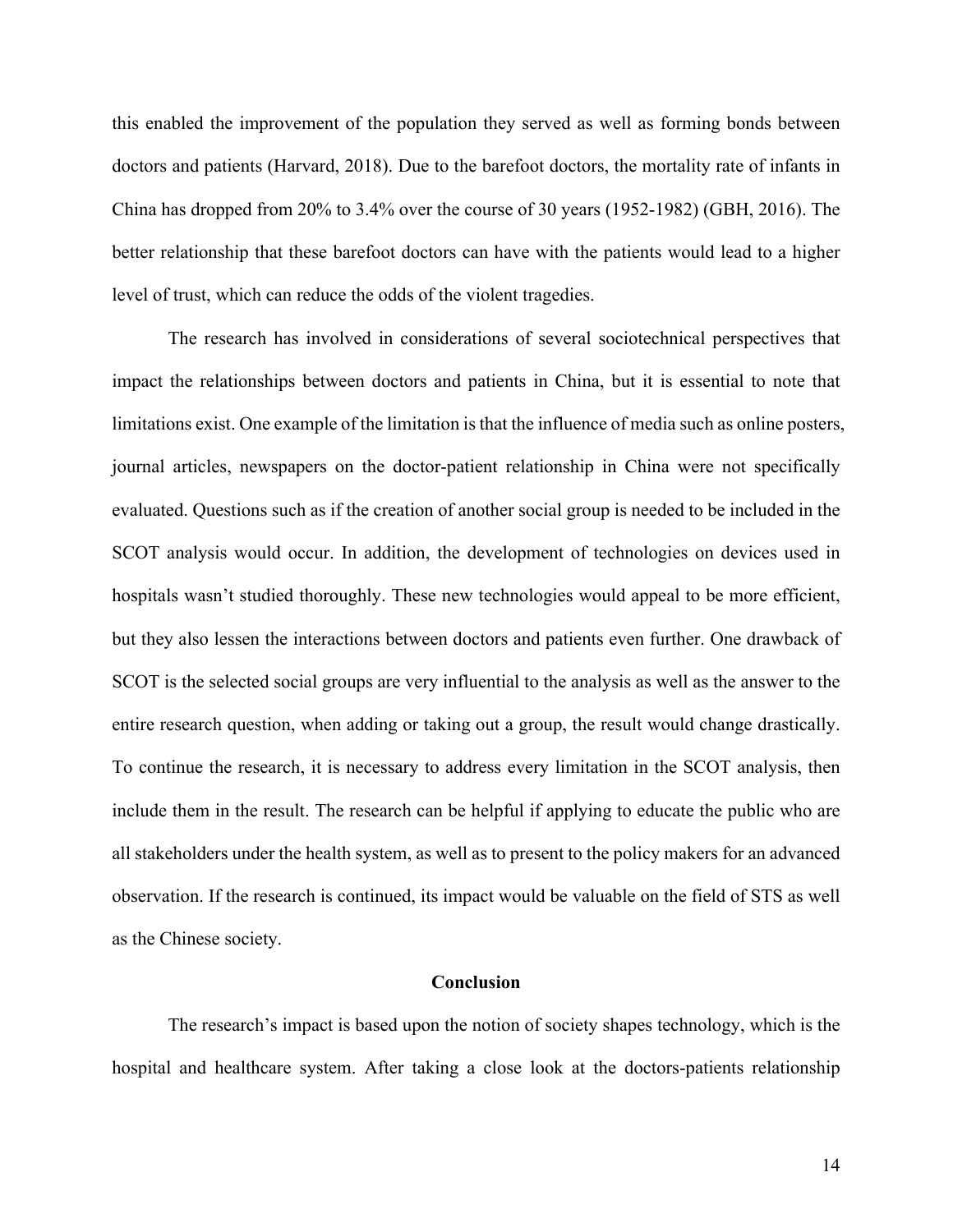problem and cases in China, it is fair to say that the violent incidents on medical workers represent disappointment and frustration in general towards the medical care and hospital system. Major factors that are still problems resulting in the dilemma include sky rocking expenses on healthcare, insufficiency of a mature legal system on medical malpractice, and the inefficiency of the bond building between doctors and patients due to the overpacking phenomenon in hospital daily. Solutions should be aimed at building a larger range of reliable medical provider networks so that physicians and patients would have closer relationships. By doing so, the quality of health in those non-major city areas would improve, while the workload and pressure on medical workers in major cities would be alleviated as well. When the number of patients who seek help on small/minor sickness from the non-major city areas drops, medical workers in the major city areas would have more time for forming a better bond with each patient while reducing the number of patients from rural areas whose small illness turning into a major one due to unnecessary waiting, traveling, and misdiagnosing. When this stage is reached, the odds of an angry patient applying violence on doctors for revenge may be greatly reduced, and a society which possesses a higher living quality and well-being would be shaped.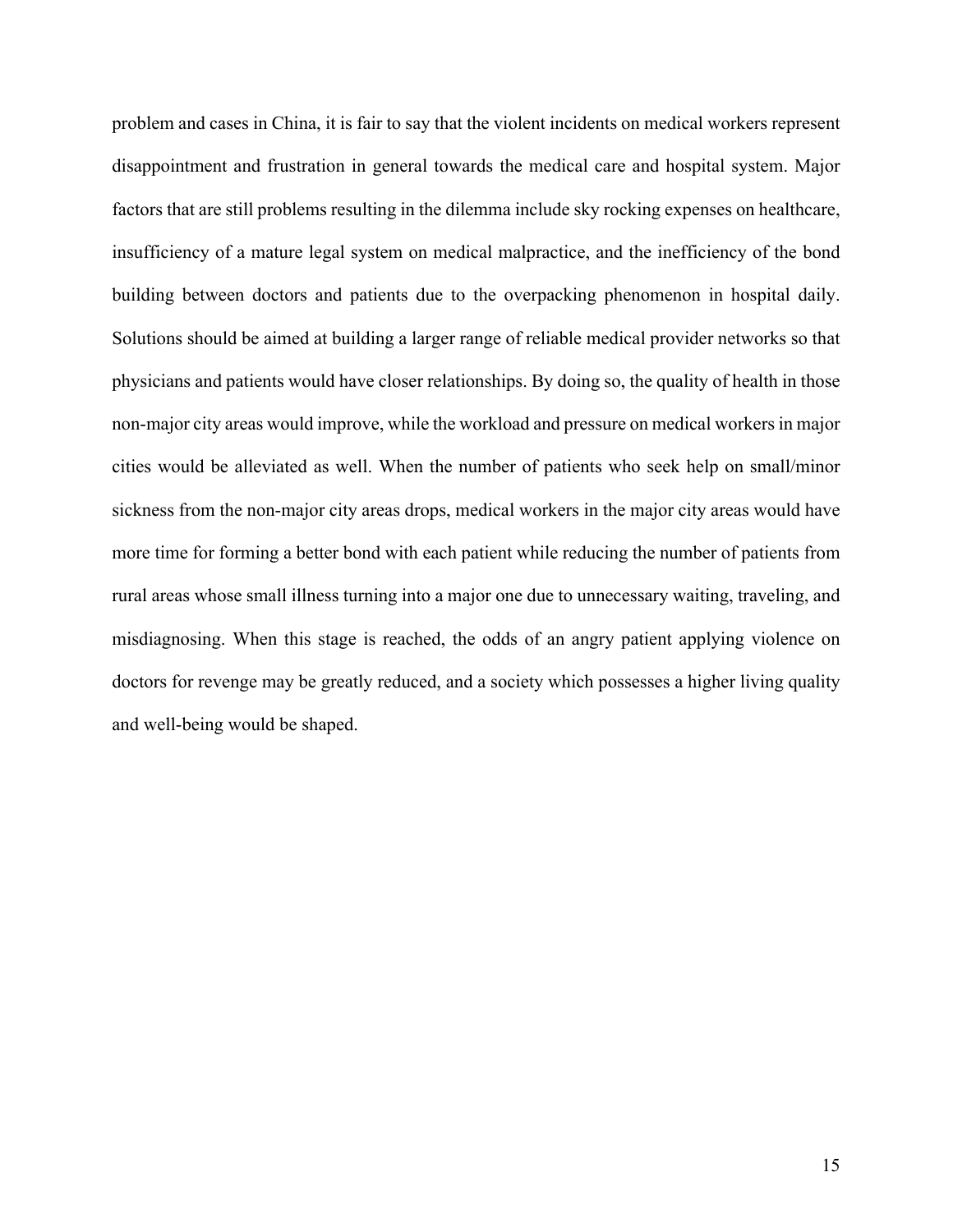# **References**

- Bal, S. B. (2009). An introduction to medical malpractice in the United States. *Clinical Orthopaedics & Related Research*, *467*(2), 339–347. https://doi.org/10.1007/s11999-008- 0636-2
- Beam, C., Osnos, E., & Fan, J. (2014, August 18). *Under the knife*. The New Yorker. Retrieved March 20, 2022, from https://www.newyorker.com/magazine/2014/08/25/under-the-knife
- Bouteiller, E. (2020, June 24). Opinion: The Chinese doctor-patient relationship in the digital era. PharmaBoardroom. Retrieved October 26, 2021, from https://pharmaboardroom.com/articles/opinion-the-chinese-doctor-patient-relationship-inthe-digital-era/.
- Chen, J., Zhou, M.-yun, Liu, Q.-yong, Ye, L., Cheng, Y.-ran, Wang, M.-wei, & Feng, Z.-hui. (2020). High time for ease the doctor-patient relationship in China. Journal of Forensic and Legal Medicine, 72, 101961. https://doi.org/10.1016/j.jflm.2020.101961
- Chipidza, F. E., Wallwork, R. S., & Stern, T. A. (2015, October 22). Impact of the doctor-patient relationship. The primary care companion for CNS disorders. Retrieved October 26, 2021, from https://www.ncbi.nlm.nih.gov/pmc/articles/PMC4732308/.
- Cong, Y. (n.d.). Doctor-family-patient relationship: The Chinese paradigm of informed consent. The Journal of medicine and philosophy. Retrieved October 26, 2021, from https://pubmed.ncbi.nlm.nih.gov/15371185/.
- Dunn, M. (2019, March) At the moral margins of the doctor–patient relationship. *Journal of Medical Ethics,* 45(3), 149-150.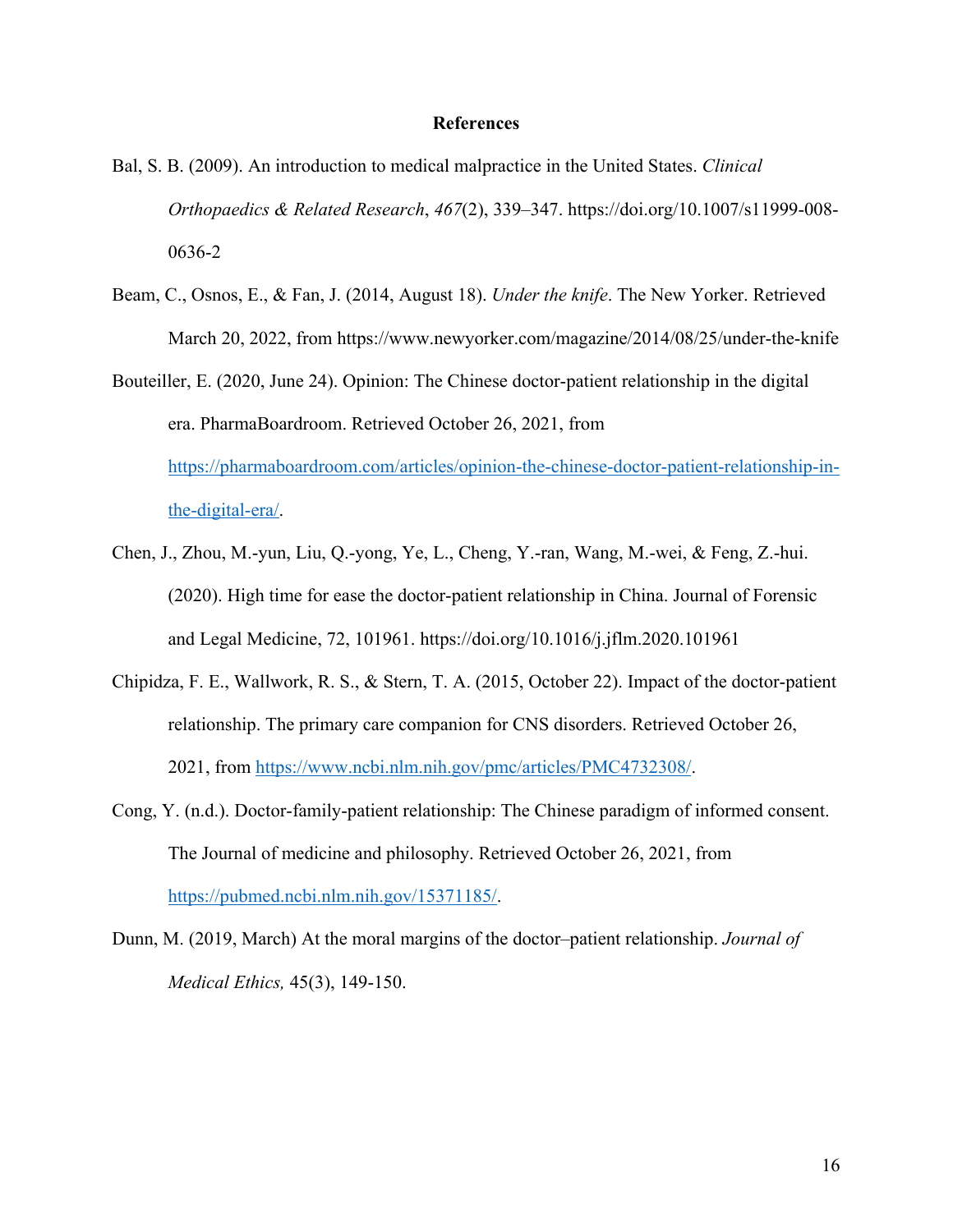Klein, H. K., & Kleinman, D. L. (2002). The Social Construction of Technology: Structural Considerations. Science, Technology, & Human Values, 27(1), 28-52. https://doi.org/10.1177/016224390202700102

Liebman, B. (2013). *Malpractice mobs: Medical dispute resolution in China*. Academic Commons. Retrieved March 20, 2022, from https://academiccommons.columbia.edu/doi/10.7916/D8445M3B

- Ferranti, D. de, Escobar, M.-L., Hu, S., Tang, S., Liu, Y., & Zhao, Y. (2016, July 28). *Reform of how health care is paid for in China: Challenges and opportunities*. Brookings. Retrieved March 20, 2022, from https://www.brookings.edu/articles/reform-of-how-health-care-ispaid-for-in-china-challenges-and-opportunities/
- GBH. (2016, February 12). *What China can teach the world about successful health care*. News. Retrieved March 20, 2022, from https://www.wgbh.org/news/post/what-china-can-teachworld-about-successful-health-care
- Meng, Q., Mills, A., Wang, L., & Han, Q. (2019). What can we learn from China's Health System Reform? *BMJ*, l2349. https://doi.org/10.1136/bmj.l2349
- Pinch, T. J., & Bijker, W. E. (1984). The social construction of facts and artifacts: Or how the sociology of science and the sociology of technology might benefit each other. *Social Studies of Science, 14(3)*, 399-441. Retrieved from http://www.jstor.org/stable/285355
- Rauhala, E. (2021, December 1). *Chinese doctors to disgruntled patients: Please stop stabbing us*. The Washington Post. Retrieved March 20, 2022, from https://www.washingtonpost.com/news/worldviews/wp/2015/07/22/chinese-doctors-todisgruntled-patients-please-stop-stabbing-us/